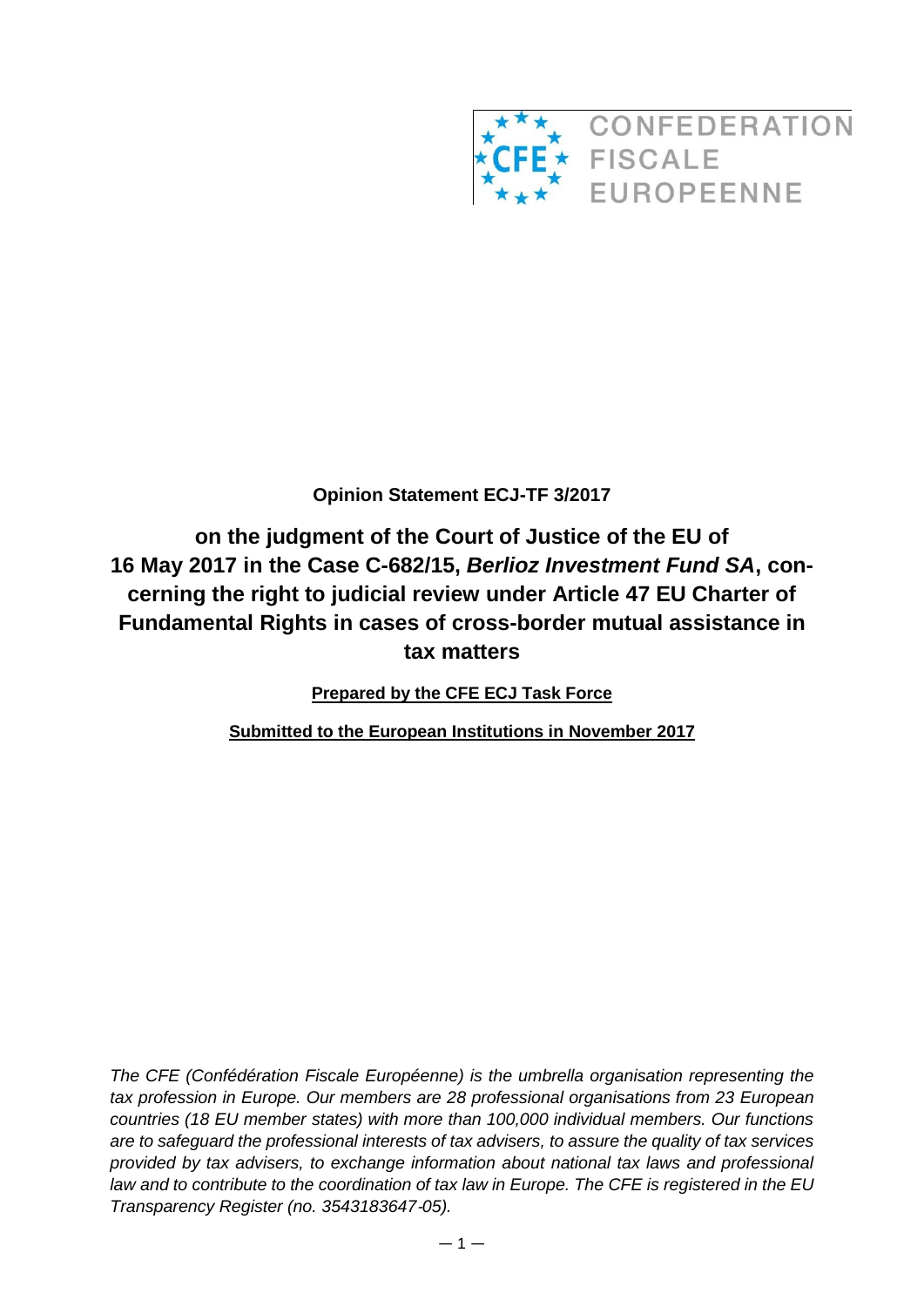*This is an Opinion Statement prepared by the CFE ECJ Task Force<sup>1</sup> on the Case C-682/15, Berlioz Investment Fund SA, in which the Grand Chamber of the Court of Justice of the European Union (ECJ) delivered its judgment on 16 May 2017, 2 following the Opinion of Advocate General Wathelet of 10 January 2017. 3*

*The case concerned the levying of tax penalties for the partial refusal by a third party to provide the Luxembourg tax authorities with information requested, by way of of mutual assistance under Directive 2011/16, by the French tax authorities.*

*Having clarified that when exchanging information by way of mutual assistance under an EU Directive, EU Member States are implementing European Union Law, the Grand Chamber confirmed the right to judicial review in connection with the levying of penalties and acknowledged Berlioz's legal standing to challenge the foreseeable relevance of information which one tax authority asks another to exchange by way of mutual assistance. When reviewing the legality of the request in this context, the judiciary will ascertain whether manifestly irrelevant information is being requested, without necessarily informing the taxpayer of the detail.*

## **I. Background and Issues**

- 1. This case addresses the need to reconcile effective cross-border tax exchange of information with the protection of the fundamental rights of [relevant] persons in tax matters.
- 2. EU Directive 2011/16 allows for mutual assistance by way of cross-border exchange between tax authorities of "foreseeably relevant" (see below) information relating to tax matters. Such information is covered by an obligation of secrecy.
- 3. The Directive obliges the requested State to gather and provide the relevant information. However, the requested State may refuse, inter alia, when the requesting State<sup>4</sup> has not exhausted its usual sources of information. Requests are to be conveyed through the standard form, which includes among other things the identity of the person under examination or investigation and the tax purpose for which the information is sought.
- 4. Implementing Directive 2011/16, has largely reformed the Luxembourg tax system's approach to mutual assistance. In particular, the reform allows the Luxembourg tax authorities to exchange with other tax authorities information which is foreseeably relevant to any tax matter connected with the interpretation and application of domestic or treaty provisions. The condition for Luxembourg tax authorities to supply information is that the request states the legal basis, identifies the requesting authority and contains the information prescribed by relevant treaties and domestic laws. The holder of information is then obliged, without any right of appeal, to provide the Luxembourg tax authorities with the requested information in full, together with the documents on which the said information is based, subject to a penalty of up to Eur 250 000. Whilst not being entitled to challenge the legality of the request itself, the holder of the information may nevertheless apply to the judiciary to review the penalty.<sup>5</sup>.

 $\overline{\phantom{a}}$ <sup>1</sup> Members of the Task Force are: Alfredo Garcia Prats, Werner Haslehner, Volker Heydt, Eric Kemmeren, Georg Kofler (Chair), Michael Lang, Jürgen Lüdicke, João Nogueira, Pasquale Pistone, Albert Rädler†, Stella Raventos-Calvo, Emmanuel Raingeard de la Blétière, Isabelle Richelle, Alexander Rust and Rupert Shiers. Although the Opinion Statement has been drafted by the ECJ Task Force, its content does not necessarily reflect the position of all members of the group.

<sup>2</sup> ECLI:EU:C:2017:373.

<sup>3</sup> ECLI:EU:C:2017:2.

<sup>4</sup> See Art. 17(1) of the Directive.

<sup>&</sup>lt;sup>5</sup>. This limitation of jurisdiction formed the basis for the third question submitted by the Luxembourg court to the ECJ, and thus the core reason for why Luxembourg's law could be said to violate Article 47 of the Charter.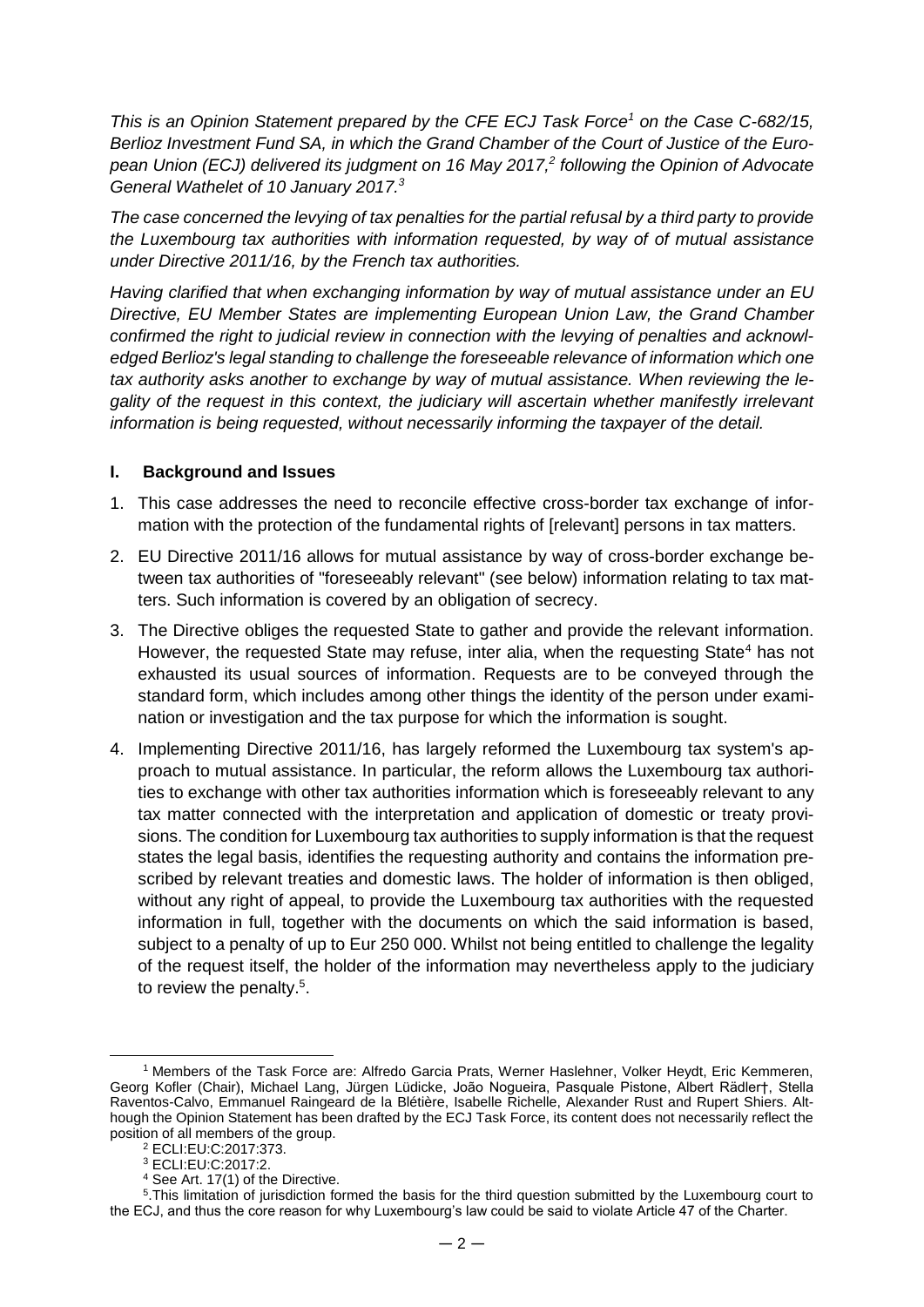- 5. Article 47 EU Charter of Fundamental Rights guarantees the right to an effective remedy and to a fair trial in reasonable time before an independent and impartial tribunal established by law.
- 6. In *Berlioz* the French tax authorities requested the Luxembourg tax authorities to gather information connected with the entitlement of Cofima – a company resident in France – to obtain an exemption from French withholding taxation on a payment of dividends. Accordingly the Luxembourg tax authorities asked Berlioz, – a Luxembourg resident investment fund and a shareholder of Cofima – to provide such information. In particular, the request concerned the place of effective management, employees (including their identification and residence in Luxembourg), the existence of contracts between Berlioz and Cofima, Berlioz's shareholdings in other companies, and Cofima's securities recorded as assets of Berlioz, as well as the names and addresses of Berlioz's members, the amount of capital held by each member and the percentage of share capital held.
- 7. Berlioz provided all such information, except that it refused to provide the names and addresses of its members, the amount of capital held by each of them and the respective percentage of share capital.,
- 8. After such refusal, the Luxembourg tax authorities imposed a tax penalty, against which Berlioz brought an action before the *Tribunal Administratif*, in order to verify whether the request for information was well founded. The *Tribunal Administratif* reduced the fine on grounds of proportionality, but declined to review the legality of the information request itself and the exclusion of a right to judicial review of the request. Berlioz appealed to the *Cour Administrative*, arguing that this approach constituted a breach of the right to an effective judicial remedy under Article 6 (1) ECHR. By reference to Article 47 EU Charter, the *Cour Administrative* referred six questions to the Court of Justice of the European Union, under the preliminary ruling procedure.
- 9. The preliminary questions focus on whether: (1) when imposing a penalty for failing to provide information, Luxembourg implements EU law in the sense of Article 51(1) EU Charter ; (2) Article 47 EU Charter entitles the holder of information, on whom a penalty has been applied for the failure to provide it when requested, to challenge the legality of the domestic order that requested its provision; (3) Article 47 EU Charter gives the national court unlimited jurisdiction to review the legality of that order; (4) the effect of Articles 1(1) and 5 of EU Directive 2011/16 is that foreseeable relevance is a condition for the information order to the holder of the information to be legal; (5) Articles 1(1) and 5 of EU Directive 2011/16 and Article 47 EU Charter prevent the requested authority from examining the validity of the request for information; and (6) Article 47(2) EU Charter requires the national court to have access to the request for information between the tax authorities and to communicate it to (here) Berlioz.
- 10. The Advocate General proposed that the Court should consider Luxembourg's rules to implement European Union law in the sense indicated by Article 51(1) EU Charter. He suggested that accordingly Article 47 EU Charter allows the holder of information to challenge the legality of the order, by having the national court verify the legality of the order with a view to determining whether the request was foreseeably relevant.

## **II. The Judgment of the Court of Justice**

11. The Court of Justice followed the reasoning of its Advocate General and supported a preexisting line of reasoning that reconciles the need to protect fundamental rights of persons with securing effective cross-border mutual assistance in tax matters.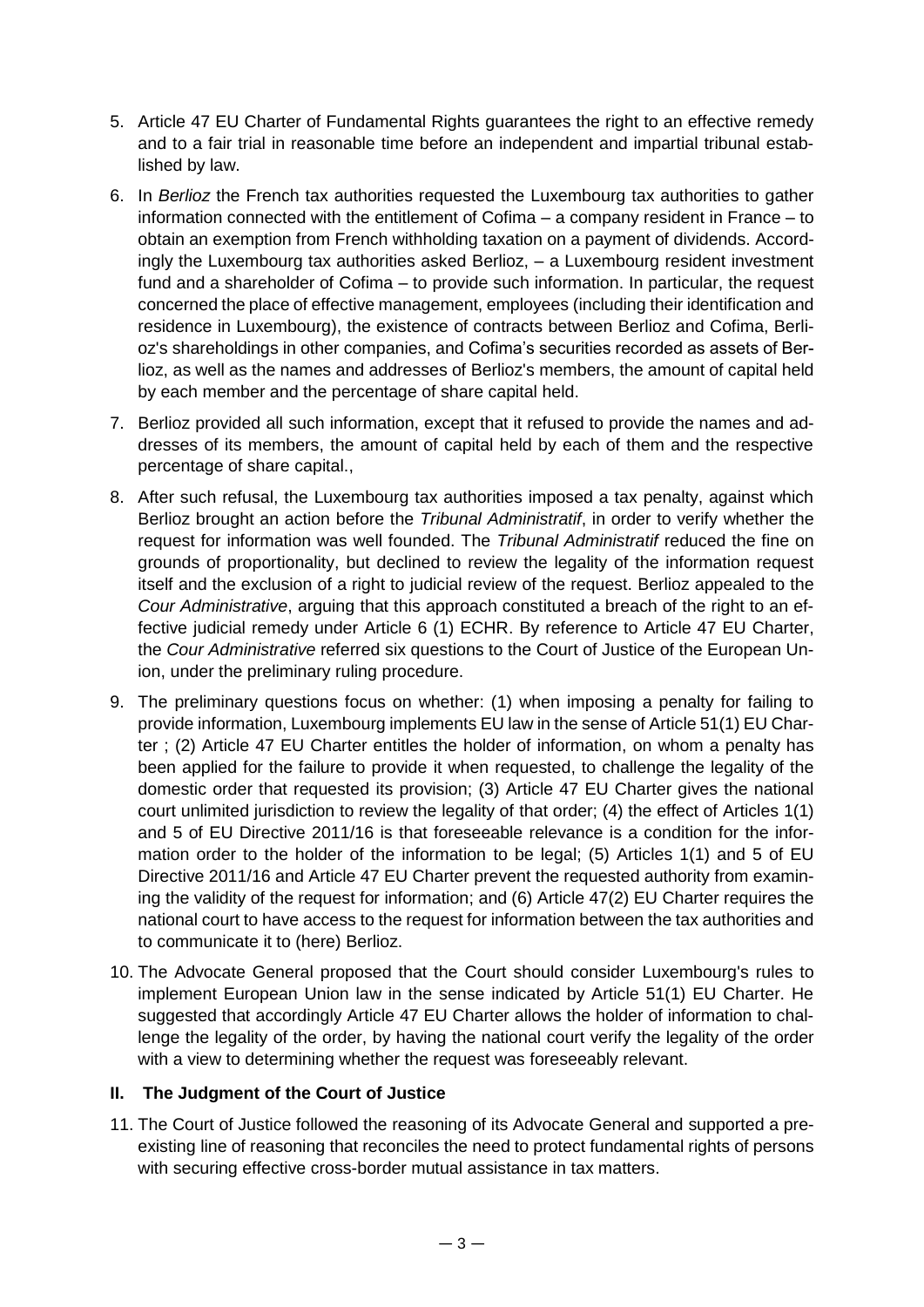- 12. Extending its reasoning in *Åkerberg Fransson*<sup>6</sup> to the legal field of tax information exchange, the Court held that the domestic provision constituting the legal basis for the penalty constituted implementation of EU Directive 2011/16, on the basis that it was intended to enable the Luxembourg authority to comply with its obligations under that Directive.<sup>7</sup> Accordingly, the Court acknowledged that this case falls within the scope the EU Charter by virtue of its Article 51 (1).
- 13. Furthermore, it applied its settled case law<sup>8</sup> to acknowledge that the general principle of protection against arbitrary or disproportionate interventions by public authorities in the private sphere is a right guaranteed by EU law, thereby enabling the application of Article 47 EU Charter to require judicial review in connection with the levying of a tax penalty. The Court distinguished *Berlioz* from *Sabou*, <sup>9</sup> as the Directive itself does not confer rights on persons, but only covers mutual assistance between tax authorities. It nevertheless went on to distinguish the facts of that case from the situation in *Berlioz* on the grounds that the relevant person here was the addressee of an information order and subject to a penalty on that basis, and not merely the subject of an information request which had not yet had other legal consequences.<sup>10</sup> In so doing, the Court pre-empted any criticism that a mere information holder was protected in a situation where the same protection would be denied to the taxpayer whose affairs were under investigation.
- 14. After affirming that foreseeable relevance was a necessary characteristic of the information for it to be requested, and that the requesting authority (in this case, France) has in principle the discretion to assess this,<sup>11</sup> the Court proceeded to interpret this requirement. In doing so, it acknowledged the value of the OECD Model Convention and defines foreseeable relevance by reference to recital 9 of Directive 2011/16. According to the Court, the standard aims to enable the requesting authority to "obtain any information that seems to it to be justified for the purpose of its investigation, while not authorising it manifestly to exceed the parameters of that investigation nor to place an excessive burden on the requested authority".<sup>12</sup>
- 15. In this context, the Court held that the requested authority must be put in a position to verify that the requesting authority has not exceeded the parameters of its investigation, and is not confined merely to a formal verification of regularity, but can have regard to the substance of the matter under investigation.<sup>13</sup>
- 16. Importantly however, both the requested authority and the national court in the requested authority's territory are limited in their substantive review to ascertaining whether the information request is "manifestly devoid of any foreseeable relevance, having regard to the taxpayer, the information holder and the tax purpose pursued by the request".<sup>14</sup>
- 17. The Court added that the national court must have full access to the information request if it is to carry out an effective judicial review under Article 47 EU Charter,<sup>15</sup> i.e. to ascertain whether the information request manifestly lacks foreseeable relevance. By contrast, the information request generally need not be disclosed to the information holder or subject of investigation, but can remain secret in accordance with Article 16 of Directive 2011/16.<sup>16</sup>

 $\overline{a}$ 

<sup>6</sup> ECJ, 26 February 2013, C-617/10, *Åkerberg Fransson*, EU:C:2013:105 para. 28.

<sup>7</sup> ECJ, 16 May 2017, C-682/15, *Berlioz*, EU:C:2017:373, para. 41.

<sup>8</sup> See ECJ, 16 May 2017, C-682/15, *Berlioz*, EU:C:2017:373 para. 51 and the case law quoted therein.

<sup>9</sup> ECJ, 22. October 2013, C-276/12, *Sabou*, EU:C:2013:678 para. 36.

<sup>10</sup> ECJ, 16 May 2017, C-682/15, *Berlioz*, EU:C:2017:373 para. 58.

<sup>11</sup> ECJ, 16 May 2017, C-682/15, *Berlioz*, EU:C:2017:373 paras. 70-71 and 79.

<sup>12</sup> ECJ, 16 May 2017, C-682/15, *Berlioz*, EU:C:2017:373 para. 68.

<sup>13</sup> ECJ, 16 May 2017, C-682/15, *Berlioz*, EU:C:2017:373 para. 82.

<sup>14</sup> ECJ, 16 May 2017, C-682/15, *Berlioz*, EU:C:2017:373 paras 81 and 85-86.

<sup>15</sup> ECJ, 16 May 2017, C-682/15, *Berlioz*, EU:C:2017:373 para. 92.

<sup>16</sup> ECJ, 16 May 2017, C-682/15, *Berlioz*, EU:C:2017:373 para. 101.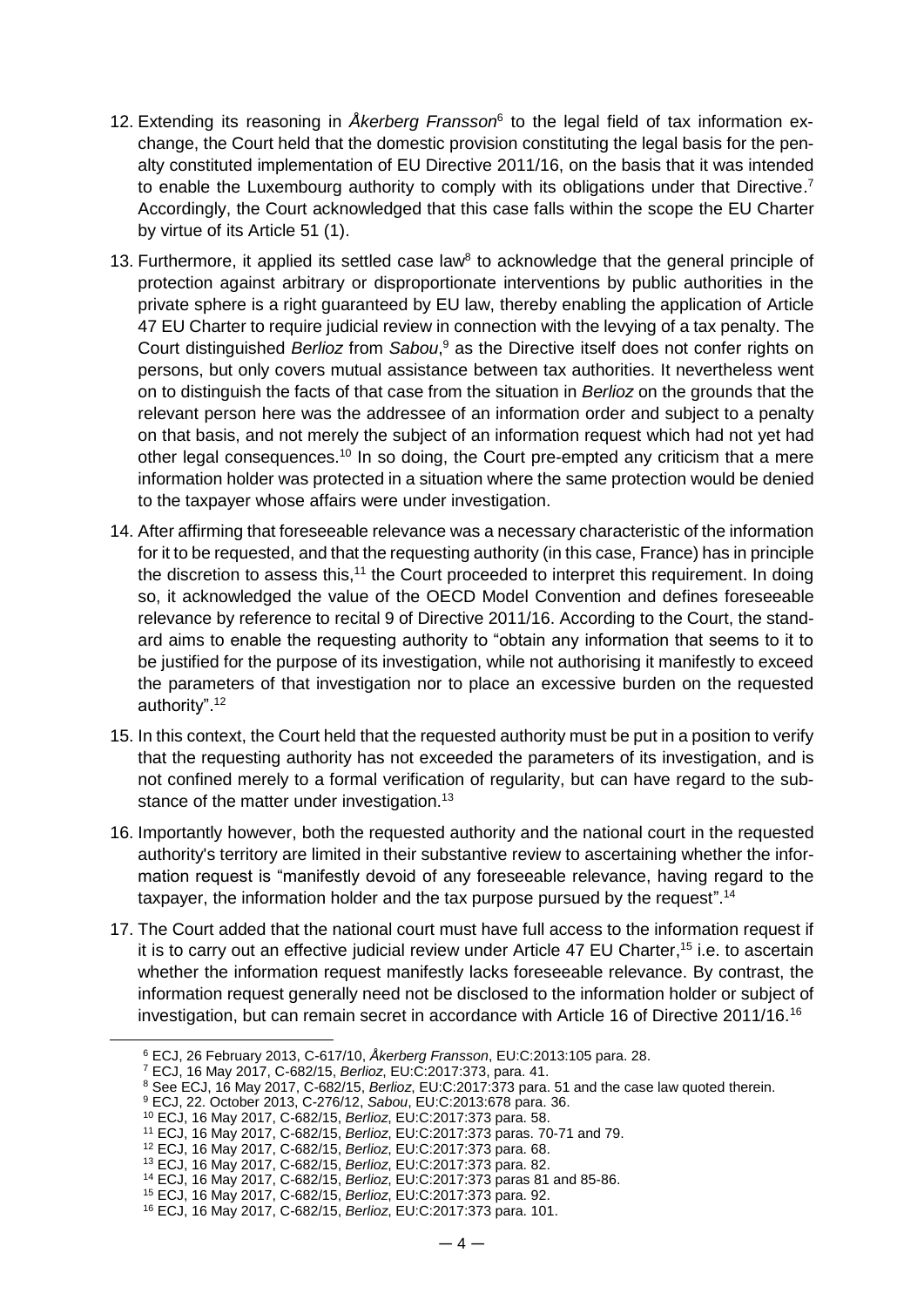## **III. Comments**

 $\overline{a}$ 

- 18. The Court's judgment marks another important step forward in the protection of taxpayers' rights in the framework of cross-border tax disputes, which is particularly timely given the fast-increasing cross-border sharing of information by tax authorities.
- 19. In particular, the judgment provided three important results. First, EU fundamental rights, as reflected in the Charter, apply to the administration of taxation in the same way as to other fields, under the conditions set by Article 51 of the Charter. Second, companies, as well as individuals, are entitled to judicial review of the imposition of penalties in appropriate cross-border situations. Third, it reconciled the need to fight abusive and fraudulent practices with access to an effective legal remedy by limiting the circumstances and scope of judicial review to cases of disproportionate exercise of state power. The Court's interpretation of the concept of "foreseeable relevance" is highly significant, as it will from now on bind EU Member States when exchanging information based on EU Directives. First, the Court made it clear that the requesting authority has discretion to decide what information they require in order to conduct their investigations under domestic tax law. Secondly, it also clarified that the requested authority nevertheless has the power to review the requesting authority's exercise of that discretion on substantive grounds. Thirdly, it resolved that tension by providing the standard of such review: the requested authority may deny providing information only where a request is "devoid of any foreseeable relevance".<sup>17</sup>
- 20. This limit on the requesting authority's discretion in determining the content of its request obviously aims at reconciling the interests of taxpayers, third parties, and the tax authorities and should therefore have a broader application. It is to be hoped that national courts (that do not already legitimately apply a higher standard of protection to taxpayers<sup>18</sup>) will follow that approach in cases of information exchanged on the basis of similar clauses contained in bilateral treaties of EU Member States and perhaps also by courts of non-EU States when interpreting the treaties with EU countries and beyond.
- 21. The standard set for the requested State to assess foreseeable relevance reflects the views already held by scholars. It also interacts harmoniously with the object and purpose of the limit established by the OECD Model Convention in respect of cross-border mutual assistance on request. One may therefore reasonably expect that going forward EU tax authorities will have to meet this standard when making requests, as requested tax authorities of EU Member States will be allowed to treat as inadequate requests that do not meet it.
- 22. For the first time the Court has interpreted the expression "foreseeable relevance" and, in doing so, it uses the concept of "manifest irrelevance" of the information requested. This is used to ensure a certain threshold of protection of "relevant persons'" against arbitrary exercise of power in cross-border mutual assistance cases in direct tax matters. However,

<sup>17</sup> ECJ, 16 May 2017, C-682/15, *Berlioz*, EU:C:2017:373 para. 78. It is notable that the Court repeatedly, but not consistently, uses the adverb "manifestly" to seemingly qualify the threshold for denying the exchange of information, especially when referring to the domestic court's review of the administration's decision (see e.g. paras 86, 89, 92; see also para. 81 for its use with respect to the requested authority). In other paragraphs that qualifier is not used. This could be read to mean that there is a higher threshold for a court to deny the exchange of information than it is for the requested authority, since it is possible for relevance to be entirely absent without this being "manifest", i.e. obvious – a reading that may be particularly likely in the German language version of the judgment, where it refers to "völlig" (i.e. devoid of any/totally) and "offenkundig" (i.e. manifest) respectively. However, in light of the Court's explicit holding that "the limits that apply in respect of the requested authority's review are *equally* applicable to reviews carried out by the courts" (para. 85) it is not convincing to deduce the existence of different standards of review from the slightly different wording. This notwithstanding, the precise nature of the standard is not entirely clear.

<sup>&</sup>lt;sup>18</sup> Such higher standards would be generally permissible under Art. 17 of Directive 2011/16, according to which a requested State is not required to collect information that it would be unable to collect under its domestic law.